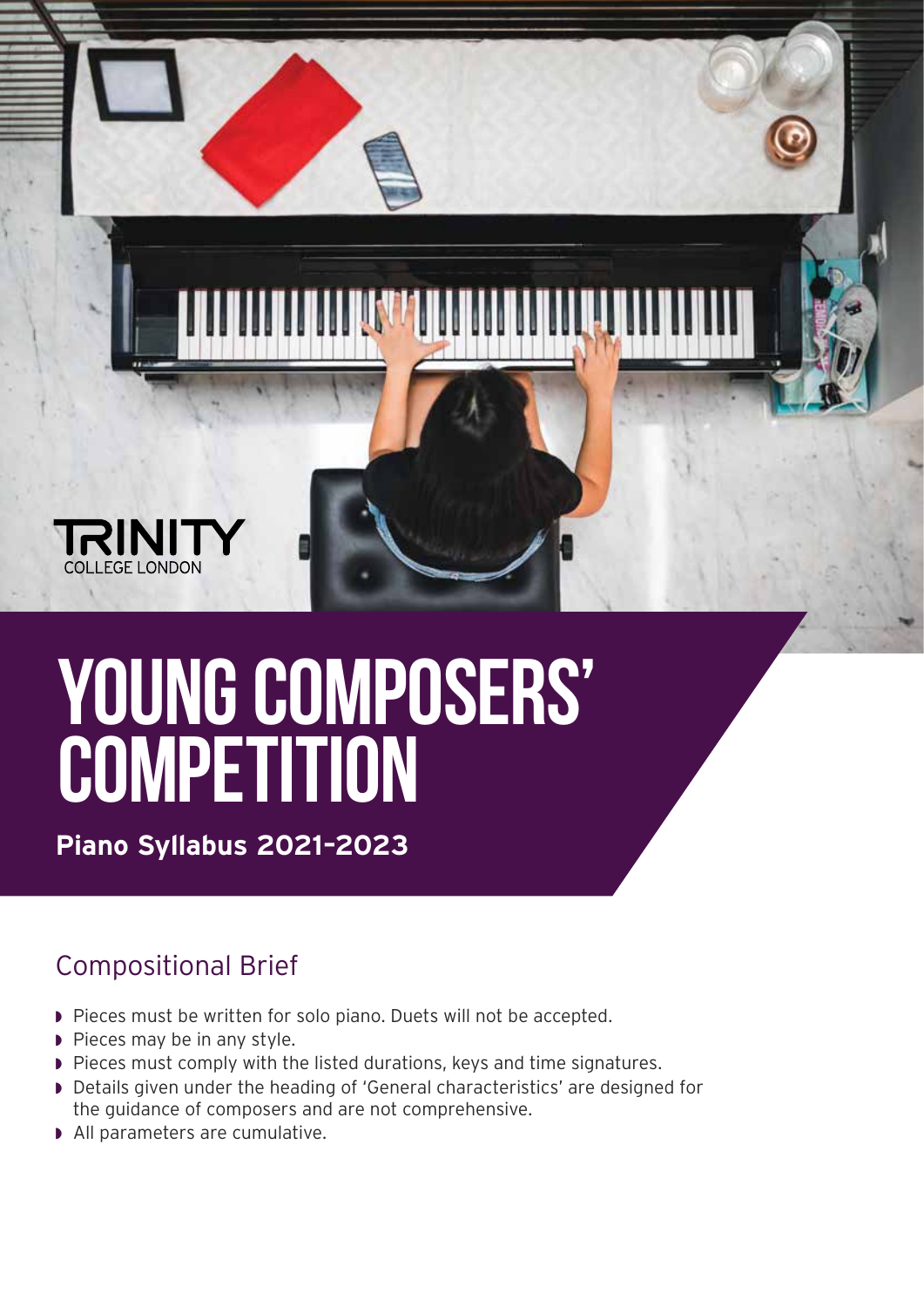| <b>INITIAL</b>                     |                                                                                                                                                                                                                                                                                                                                                                                                        |
|------------------------------------|--------------------------------------------------------------------------------------------------------------------------------------------------------------------------------------------------------------------------------------------------------------------------------------------------------------------------------------------------------------------------------------------------------|
| <b>Duration</b>                    | approx. 30 seconds                                                                                                                                                                                                                                                                                                                                                                                     |
| <b>Keys</b>                        | C, G, F majors; A minor                                                                                                                                                                                                                                                                                                                                                                                |
| <b>Time signatures</b>             | $\frac{2}{4}$ , $\frac{3}{4}$ , $\frac{4}{4}$ (without anacrusis)                                                                                                                                                                                                                                                                                                                                      |
| <b>Note values</b>                 | Semibreves, minims, crotchets, quavers                                                                                                                                                                                                                                                                                                                                                                 |
| <b>Rests</b>                       | Minims, crotchets, whole bar                                                                                                                                                                                                                                                                                                                                                                           |
| <b>Articulation</b>                | legato, staccato, accents                                                                                                                                                                                                                                                                                                                                                                              |
| <b>Dynamics</b>                    | $pp$ , $p$ , $mf.f.f.f.$ crescendo, diminuendo                                                                                                                                                                                                                                                                                                                                                         |
| <b>Tempo marks and other signs</b> | Andante, allegro, moderato, rallentando, ritenuto,<br>repeat marks                                                                                                                                                                                                                                                                                                                                     |
| <b>General characteristics</b>     | Basic 5-finger hand positions mainly on white keys,<br>hands together, simple melody (mainly step-wise)<br>with accompaniment, ties, similar motion parts, use of<br>2-note harmonic intervals and easy 3-part chords, very<br>elementary writing showing independence of hands,<br>interchange of material between hands, elements of one<br>hand copying the other, striking/sudden dynamic contrast |

| <b>GRADE 1</b>                 |                                                                                                                                                                                                                                                |
|--------------------------------|------------------------------------------------------------------------------------------------------------------------------------------------------------------------------------------------------------------------------------------------|
| <b>Duration</b>                | approx. 45 seconds                                                                                                                                                                                                                             |
| <b>Keys</b>                    | D, Bb majors; D, E, G minors; pentatonic on black notes                                                                                                                                                                                        |
| <b>Time signatures</b>         | $\begin{smallmatrix} 2 & 4 & 3 \\ 2 & 8 & 8 \end{smallmatrix}$                                                                                                                                                                                 |
| Note values                    | Dotted crochets, dotted quavers, semiguavers                                                                                                                                                                                                   |
| <b>Rests</b>                   | Quavers, dotted quavers                                                                                                                                                                                                                        |
| <b>Dynamics</b>                | $\boldsymbol{m} \boldsymbol{p}$                                                                                                                                                                                                                |
| <b>General characteristics</b> | Grace notes, harmonic intervals of a 6th, use of<br>accidentals, simple contrapuntal movement and some<br>syncopation, independence of hands, simple use of 3-part<br>chords, shifts of hand position, basic finger patterns,<br>thumb passing |

| <b>GRADE 2</b>                                |                                                                                                                                                         |
|-----------------------------------------------|---------------------------------------------------------------------------------------------------------------------------------------------------------|
| <b>Duration</b>                               | approx. 1 minute                                                                                                                                        |
| <b>Keys</b>                                   | A, Eb majors                                                                                                                                            |
| <b>Time signatures</b>                        | $\frac{6}{8}$                                                                                                                                           |
| Note values/formations                        | Triplets                                                                                                                                                |
| <b>Rests</b>                                  | Semiguavers                                                                                                                                             |
| <b>Articulation</b>                           | tenuto, phrase marks                                                                                                                                    |
| <b>Dynamics</b>                               | decrescendo                                                                                                                                             |
| Tempo, expression marks and other words/signs | Adagio, allegretto, vivace, cantabile, espressivo,<br><b>grazioso, molto,</b> octave signs, first and second time bars,<br>metronome marks, pause marks |
| <b>General characteristics</b>                | Motivic patterns in both hands, simple syncopation, more<br>contrapuntal writing, more frequent use of leaps and shifts<br>in hand positions            |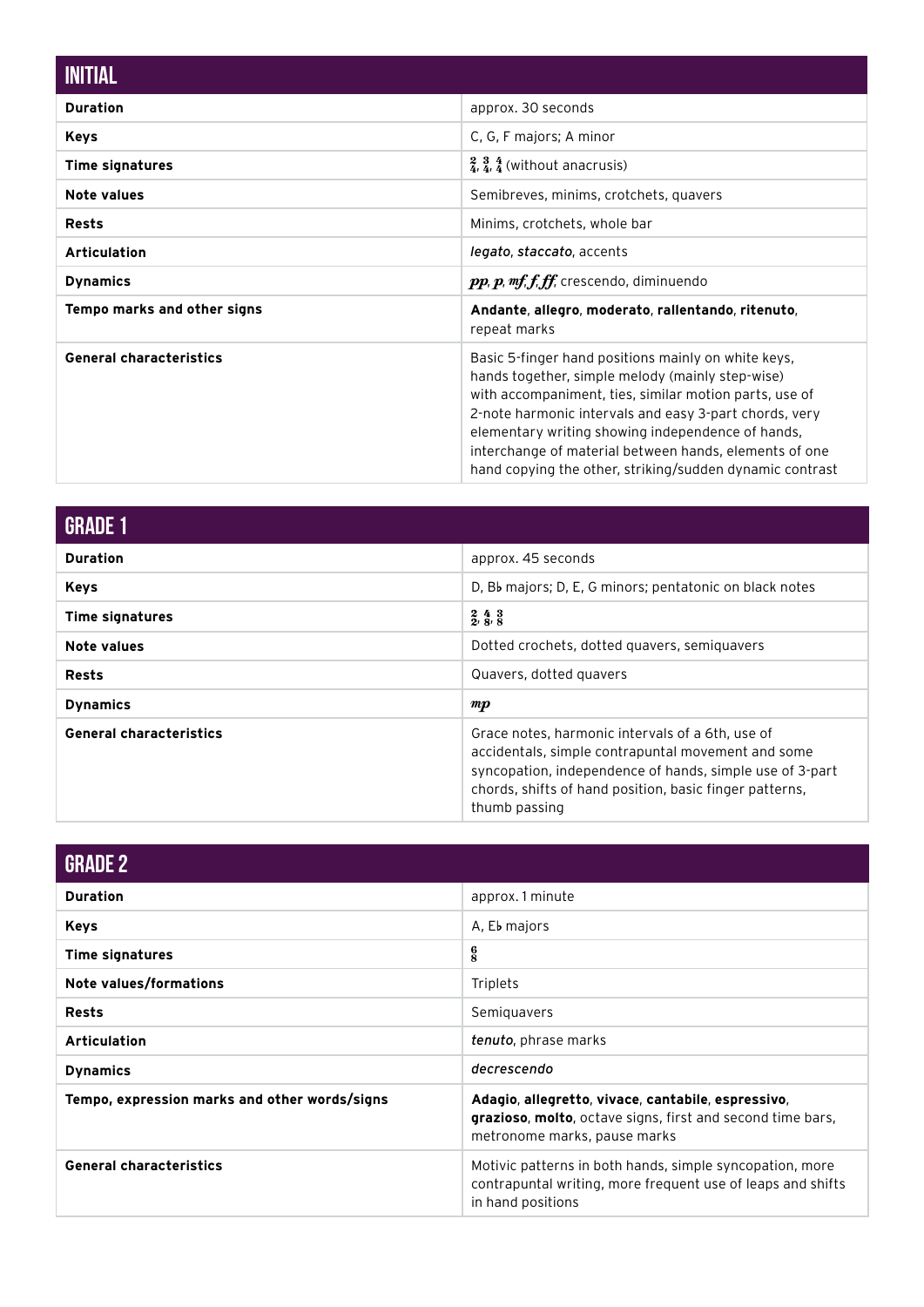| <b>GRADE 3</b>                                |                                                                                                                                                                                                                                                                                                                       |
|-----------------------------------------------|-----------------------------------------------------------------------------------------------------------------------------------------------------------------------------------------------------------------------------------------------------------------------------------------------------------------------|
| <b>Duration</b>                               | approx. 50-75 seconds                                                                                                                                                                                                                                                                                                 |
| <b>Keys</b>                                   | E major; C minor                                                                                                                                                                                                                                                                                                      |
| <b>Time signatures</b>                        | $\frac{9}{8}$                                                                                                                                                                                                                                                                                                         |
| <b>Articulation</b>                           | Marcato, semi-staccato                                                                                                                                                                                                                                                                                                |
| <b>Dynamics</b>                               | fff                                                                                                                                                                                                                                                                                                                   |
| Tempo, expression marks and other words/signs | Al, alla, a tempo, con, da Capo, al Fine, dolce, e, ed,<br>leggiero, ma, marziale, meno, mosso, moto, non, più, poco,<br>tranguillo, troppo, vivo                                                                                                                                                                     |
| <b>General characteristics</b>                | More demanding syncopation and rhythmic motifs,<br>more frequent use of chords and melodic leaps, 3-part<br>voicing, changes of register within each hand, crossing<br>of hands, upper and lower mordents and trills, some<br>use of sustaining pedal, more motivic conversation and<br>development between the hands |

| <b>GRADE 4</b>                                |                                                                                                                                                                                                                                                                                                                                                                                               |
|-----------------------------------------------|-----------------------------------------------------------------------------------------------------------------------------------------------------------------------------------------------------------------------------------------------------------------------------------------------------------------------------------------------------------------------------------------------|
| <b>Duration</b>                               | approx. 1 minute 45 seconds                                                                                                                                                                                                                                                                                                                                                                   |
| <b>Keys</b>                                   | Ab, Db majors; B, F minors                                                                                                                                                                                                                                                                                                                                                                    |
| <b>Articulation</b>                           | sforzando, fortepiano                                                                                                                                                                                                                                                                                                                                                                         |
| <b>Dynamics</b>                               | <i>ppp</i>                                                                                                                                                                                                                                                                                                                                                                                    |
| Tempo, expression marks and other words/signs | Accelerando, animato, assai, con moto, ben, brio, giocoso,<br>largo, l'istesso, maestoso, pesante, primo, sempre, senza,<br>simile, subito, troppo, ma non troppo                                                                                                                                                                                                                             |
| <b>General characteristics</b>                | Moderately complex ornamentation and rhythmic patterns,<br>elements of polyphonic writing, generous use of piano<br>registers, continuous but regular use of sustaining pedal,<br>independence of hands, longer melodic phrases and<br>musical structures, use of more experimental harmonic<br>progressions, spread chords, use of different tempi to<br>characterise a contrast in sections |

| <b>GRADE 5</b>                                |                                                                                                                                                                                                                                                                                                                                                       |
|-----------------------------------------------|-------------------------------------------------------------------------------------------------------------------------------------------------------------------------------------------------------------------------------------------------------------------------------------------------------------------------------------------------------|
| <b>Duration</b>                               | approx. 2 minutes                                                                                                                                                                                                                                                                                                                                     |
| <b>Keys</b>                                   | B major; F#, C# minors; contrasting section in a different key                                                                                                                                                                                                                                                                                        |
| <b>Time signatures</b>                        | $\frac{12}{8}$ and irregular metres $\frac{5}{8}$ , $\frac{7}{8}$ , $\frac{5}{4}$                                                                                                                                                                                                                                                                     |
| Note values                                   | All note values                                                                                                                                                                                                                                                                                                                                       |
| <b>Rests</b>                                  | All rests                                                                                                                                                                                                                                                                                                                                             |
| <b>Articulation</b>                           | sotto voce                                                                                                                                                                                                                                                                                                                                            |
| <b>Dynamics</b>                               | Full range                                                                                                                                                                                                                                                                                                                                            |
| Tempo, expression marks and other words/signs | Agitato, arpeggiando, con forza, energico, grave,<br>larghetto, appassionata, fuoco, morendo, quasi, risoluto,<br>rubato, scherzando, secondo, stringendo                                                                                                                                                                                             |
| <b>General characteristics</b>                | More complex variations of melody and rhythm, thicker<br>harmonic and melodic textures, moderately long scalic<br>passages, full use of all registers, equal technical difficulty<br>in both hands, more sophisticated use of the sustaining<br>pedal, some use of the <i>una corda</i> , generous use of<br>expression markings, ad libitum sections |